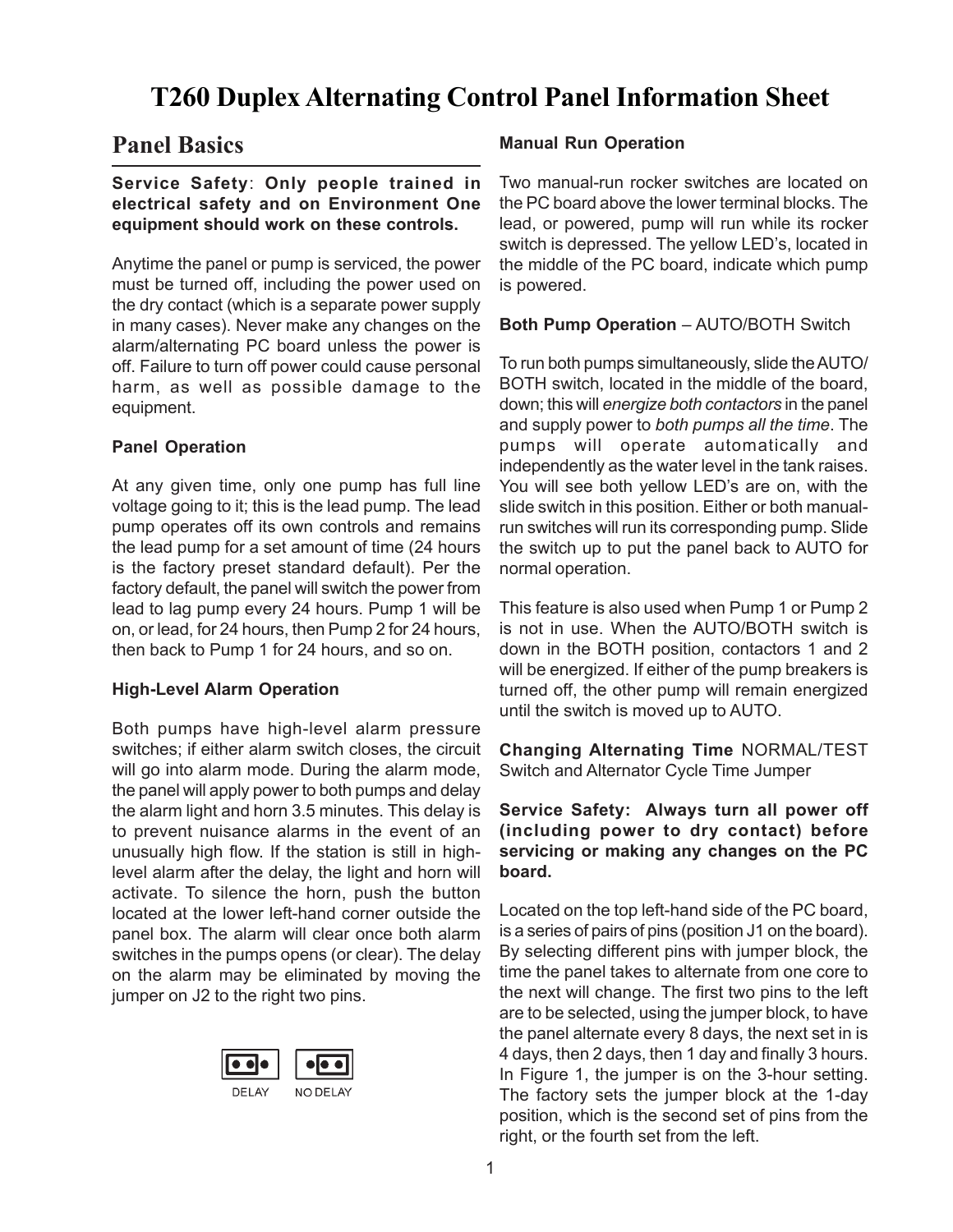

To test the PC board to ensure the operation, move the jumper to the 3-hour position and slide the NORMAL/FAST switch to the FAST position. Turn the power on to the alarm PC board and both cores. The panel should energize Contactor 2 first, and in 3 to 4 minutes, it should switch to Contactor 1. The panel will switch between Contactor 1 and 2 every 3 to 4 minutes. When the test is complete, turn off all power, switch back to the NORMAL position and select the proper jumper position for the time you need to alternate between the two cores. Turn on the power.

#### **System Status LED Operation**

Six LED's are located on the control board. See Figure 1 for the location of each LED.

**RED:** Two red LED's are located in the center of the PC board. These lights indicate the alarm status of the station. Each pump has its own light.

**GREEN:** Two green LED's are located just above center on the PC board. They light when its pump is running.

**YELLOW:** Two yellow LED's are located just below center on the PC board. They indicate which pump is the lead, or powered, pump. The lag LED will be dimly lit (about ¼ bright).

# **Troubleshooting**

1. No lights illuminate on the control board after the single-pole breaker is turned on:

Verify that the voltage between the top of the singlepole control/alarm breaker and neutral terminal block is within 10 percent of 1-leg of power. Check the incoming power at the bottom of the breaker and neutral. If there is no or low power, check

between L1 and L2; there should be within 10 percent of voltage listed on the panel nameplate. If not, repair the incoming power source.

Turn off all breakers in the panel and at the power source; check all the connections for proper installation.

2. The red LED illuminates, but the pumps will not run:

Check the voltage coming into the motor contactors (all breakers need to be turned on; the contactors are located above the breakers) and test between terminals 1L1 and 5L3. The voltage should be within 10 percent of the voltage listed on the panel nameplate. If not, check the wiring and power in and out of the breakers.

Next, check the voltage on the powered contactor. Check the voltage between terminals 2T1 and 6T3. The voltage shown is the same as the reading taken from the top of the breakers. If the power is low, replace the contactor. If the contactor is not powered, check the voltage to the control board. Ensure the voltage is getting to the coil on the relays by checking terminals A1 and A2.

3. The voltage coming to the station is lower than the voltage listed on the panel nameplate; will it work?

The pump will run down to 10 percent less than the voltage listed on the pump and panel nameplates. During peak usage times, you may see the voltage will drop much lower, and then the pumps will not start reliably. The low voltage could also cause damage to the pump, panel and/or controls. It is recommended a transformer is installed to boost the voltage when the source is too low.

For further assistance, contact your local Environment One Service Center, or refer to the T260 Alternating Panel Service Information (E/One part no. PA1800P01).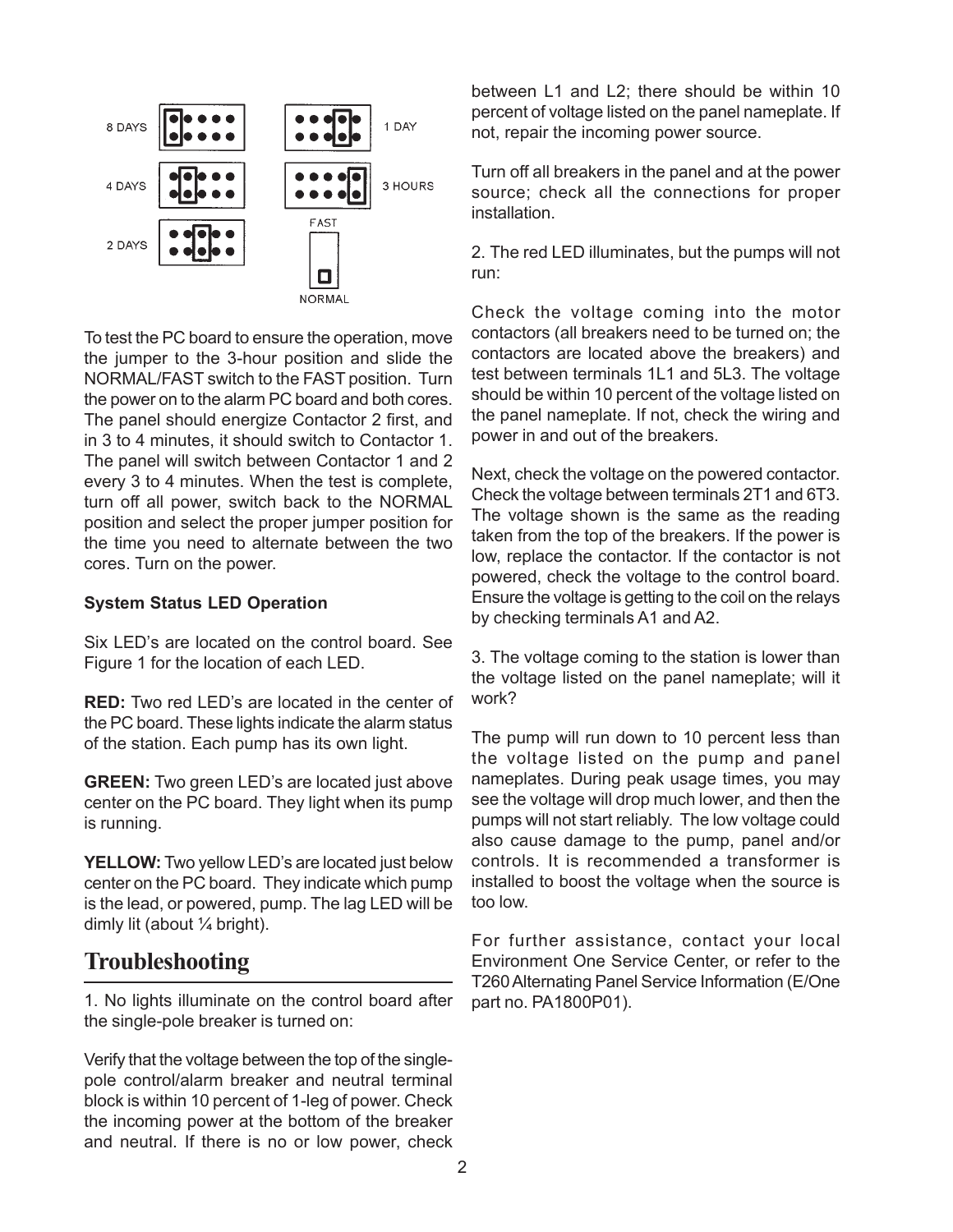#### **Figure 1 - PC Board Operation Diagram**



3